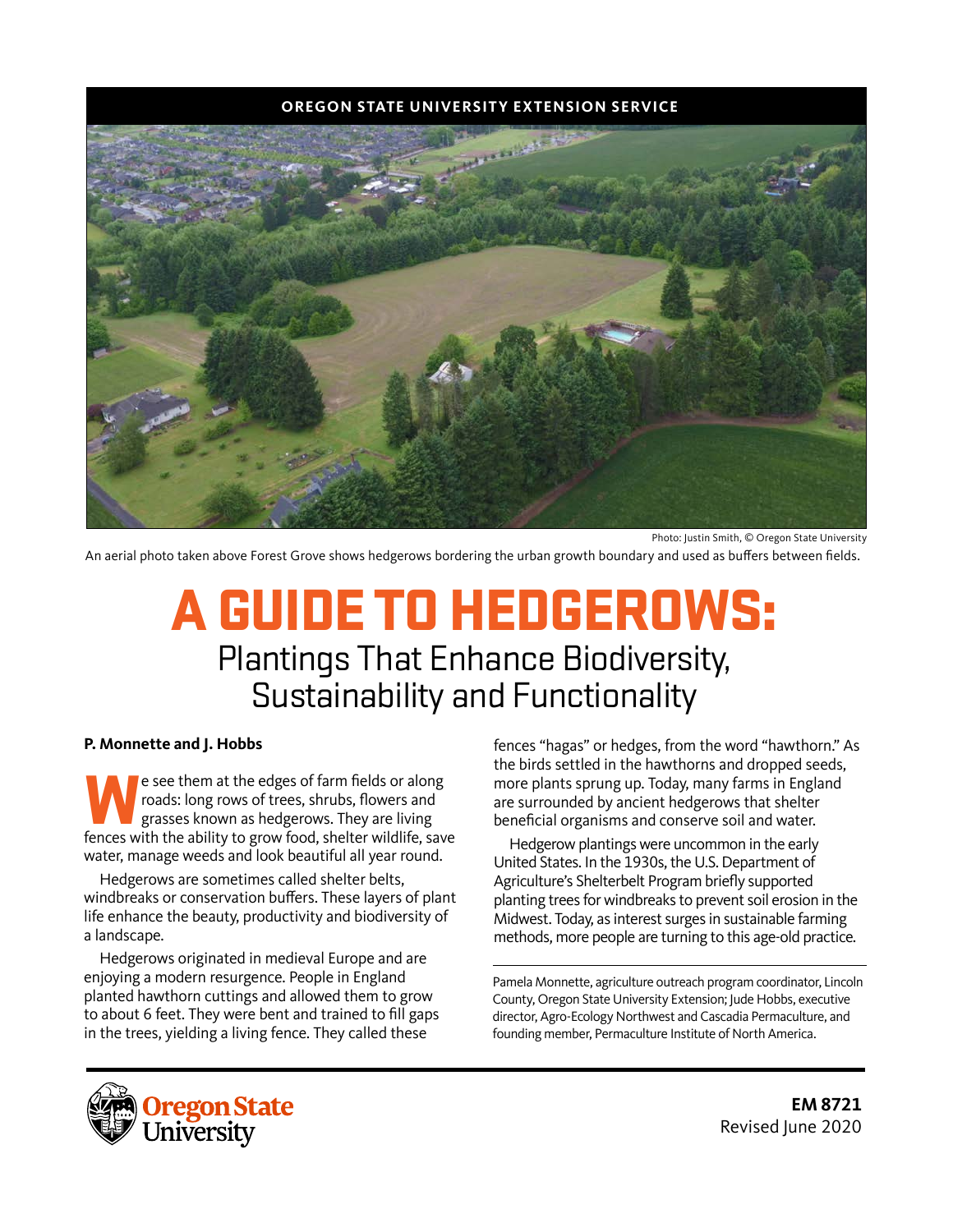

This young hedgerow bordering a field features native plants that provide habitat for beneficial insects and pollinators.

Hedgerows can serve several ecological functions. Among their many benefits, hedgerows:

- **•** Enhance ecological biodiversity.
- **•** Offer food for livestock, humans and wildlife.
- **•** Provide habitat for beneficial insects and pollinators.
- **•** Facilitate water conservation.
- **•** Provide windbreaks.
- **•** Help manage invasive weeds.
- **•** Provide erosion control and improve soil health.
- **•** Support the health of aquatic habitats.
- **•** Enhance carbon sequestration.
- **•** Create borders and privacy screens.
- **•** Reduce noise, dust, chemical drift and other types of pollution.
- **•** Diversify farm income.
- **•** Generate year-round beauty.

Let's look at these benefits in detail.

#### **Enhance ecological biodiversity**

Biodiversity describes the variety of life forms within a specific ecosystem and the relationship of these organisms to one another and the broader environment. Hedgerows can be designed to attract a wide variety of mammals, birds, reptiles, amphibians, insects and plants, many of which offer beneficial relationships to each other. They also create more edges, or "ecotones," between different habitats, which increases species diversity. Trees and shrubs provide shelter for larger mammals, and nesting sites and

perches for raptors, which are important predators of rodents. Dense or thorny shrub thickets can offer songbirds a refuge to escape predators as well as a place to nest. The diverse composition and structure of a hedgerow creates a functional habitat where species experience vital interconnections with one another and the environment.

#### ▶ Offer food for livestock, **humans and wildlife**

Hedgerows provide undisturbed refuge for species of all kinds, creating wildlife corridors, travel lanes or habitat islands. Hedgerows help protect wildlife from predators and provide sheltered access to riparian zones or other water sources. These corridors are especially important in fragmented landscapes, such as fields where only a single crop is grown. Hedgerows provide shade to reduce heat stress and help to block wind currents. These measures support a healthier wildlife population. Berry-producing plants encourage insectivores, such as birds, that also prey upon common crop pests. The hedgerow habitat creates cover for wildlife so they can feed, nest and care for their young.

#### **Provide habitat for beneficial insects and pollinators**

Planting a variety of flowering trees, shrubs, forbs and perennial plants provides insect habitat, and nectar and pollen sources throughout the year for beneficial insects and pollinators. Plants in the family Umbelliferae attract parasitic wasps; predator flies such as hover flies, lacewings and ladybeetles; and true bugs, like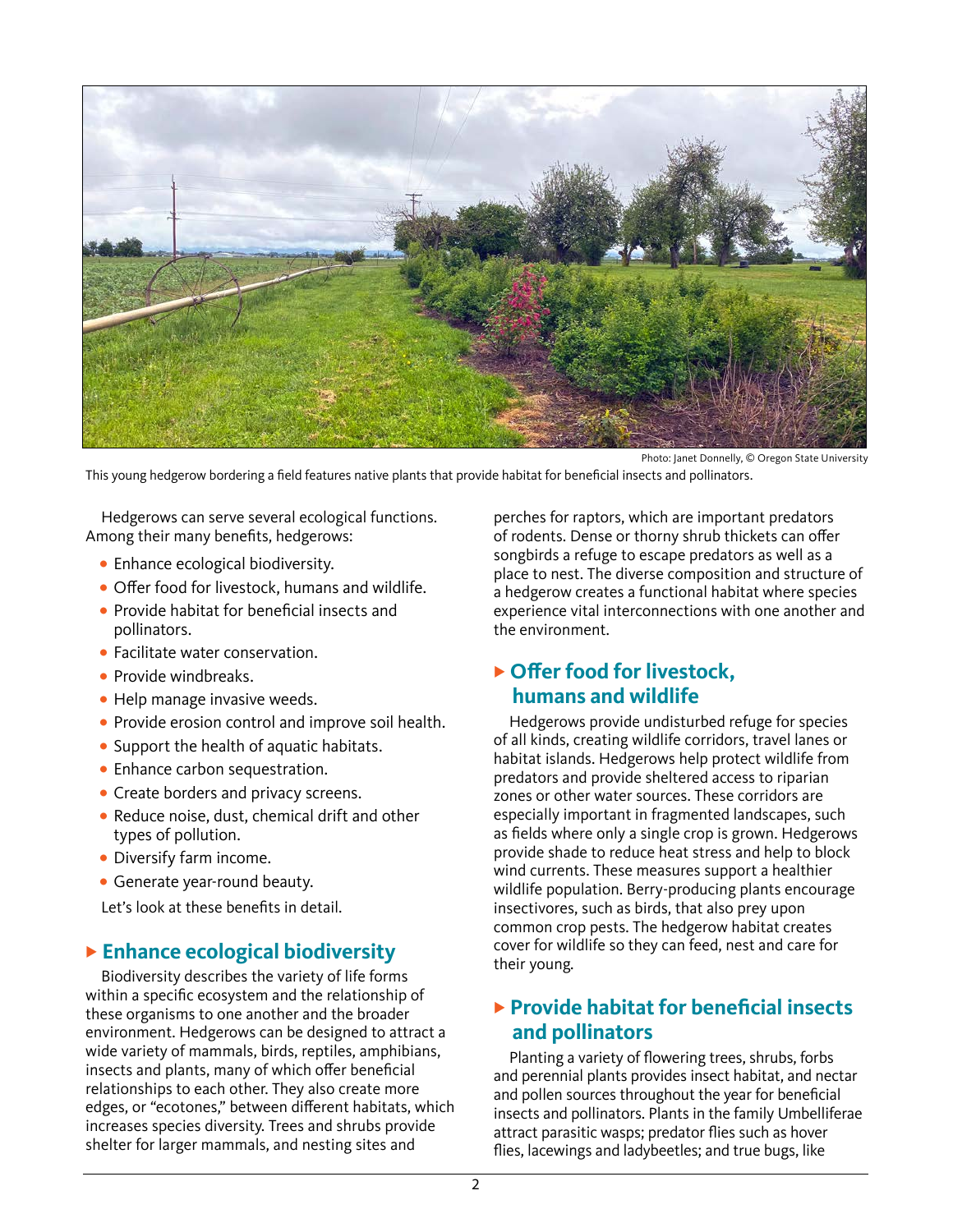ambush or minute pirate bugs. Flowering plants in this family include coriander, dill, fennel, parsnip, parsley and carrots. These plants are useful in the kitchen and are also very attractive to pollinators. Over 75% of successful production of food requires pollination. Increasing plant habitat for pollinator species improves fruit set, size and quality, as well as general biodiversity. Pollinator habitat also attracts beneficial insects, which prey on many crop pests. Increasing the numbers of beneficial insects can help farmers manage crop pests and cut down on insecticide use.

#### **Facilitate water conservation**

Hedgerows retain water and reduce evaporation by reducing wind speed and providing cover over the ground surface. Plants also catch and store water in their root systems, leaves and branches, slowing the rate of excess rainwater entering waterways and reducing the risk of flooding. Decaying matter from the roots, stems and branches of hedgerow plants increase the organic matter in the soil over time. This increases the soil's ability to absorb and retain water. Planting hedgerows on hillsides helps conserve water and soil by reducing erosion. If planting near adjacent cropland, periodic root pruning can reduce competition for nutrients and water.

#### **Provide windbreaks**

Properly designed hedgerows can reduce wind speed by as much as 75% and improve crop performance. This is especially effective when plantings reach a density of 40%–50% and are planted perpendicular to the prevailing wind. Wind-resistant trees usually have flexible, widespreading, strong branches and low centers of gravity. Wind-tolerant shrubs often have small, thick or waxy leaves or very narrow leaves or needles, to help control moisture loss. Wind can disturb pollination and damage fruit and flowers when plant parts thrash against each other. During times when soil is exposed, a windbreak can protect topsoil from erosion. Crops under wind stress also put energy into growing stronger roots and stems, resulting in smaller yields and delayed maturity. Strong winds also cause lodging of grain and grass crops, bending the stems and making harvest more difficult. Winds dry out crops on the field edges, increasing pests such as twospotted spider mites.

#### **Help manage invasive weeds**

Hedgerows planted along roads or between crop fields may prevent weed seeds from blowing into the field. The weed seed pods collect on hedgerow plants, where a farmer could remove and burn them. Hedges can prevent millions of weed seeds from entering the crop field. As hedgerows mature, these plantings displace invasive weeds. If well maintained, this weed management lasts the lifetime of the hedgerow.

#### **Provide erosion control and improve soil health**

Rain, irrigation, clean cultivation and vacant field borders can all increase erosion potential in an agricultural system.

Hedgerow plantings can significantly reduce the amount of soil erosion on a landscape. They can also provide a barrier to filter out pollutants, such as pesticides, and slow down sediments and organic material that can flow from farm fields into waterways. This is accomplished by increasing the surface water infiltration rate and improving soil structure around the root zone. This, in turn, decreases fertilizer runoff from farm fields. The biomass that plants shed acts as a soil conditioner and can enhance plant growth. In urban or suburban environments, hedges similarly reduce pollutants from neighboring sites.

#### **Support aquatic habitat**

Hedgerows can provide shade to riparian areas. Shade reduces water temperatures, prevents water evaporation and improves watershed quality. Though many factors influence watershed temperatures, studies have proven that lowland streams bordered by trees and tall shrubs exhibit cooler temperatures. The hedgerow's latitude, stream aspect, leaf density and the height of its vegetation from the water surface all affect water temperature.

#### **Enhance carbon sequestration**

During photosynthesis, trees, shrubs and grasses absorb carbon dioxide from the atmosphere, allowing the carbon to become part of the plant's tissue. As plants die or shed tissue — either through natural processes or pruning — the carbon that was stored in the plant breaks down and enters the soil. Plants store relatively large amounts of carbon in their biomass, helping to offset some of the effects of climate change. A tree can absorb as much as 48 pounds of carbon dioxide per year and can sequester, or store, 1 ton of carbon dioxide by the time it reaches 40 years old.

#### **Create borders and privacy screens along roads and between properties**

Hedgerows are attractive borders and can block undesirable views. Evergreens offer year-round screening. When selecting plants, consider the height at maturity for optimum screening. Evergreens can be pruned to control height and density. Plant a diverse mix of species to help protect against damage from a single pest or disease.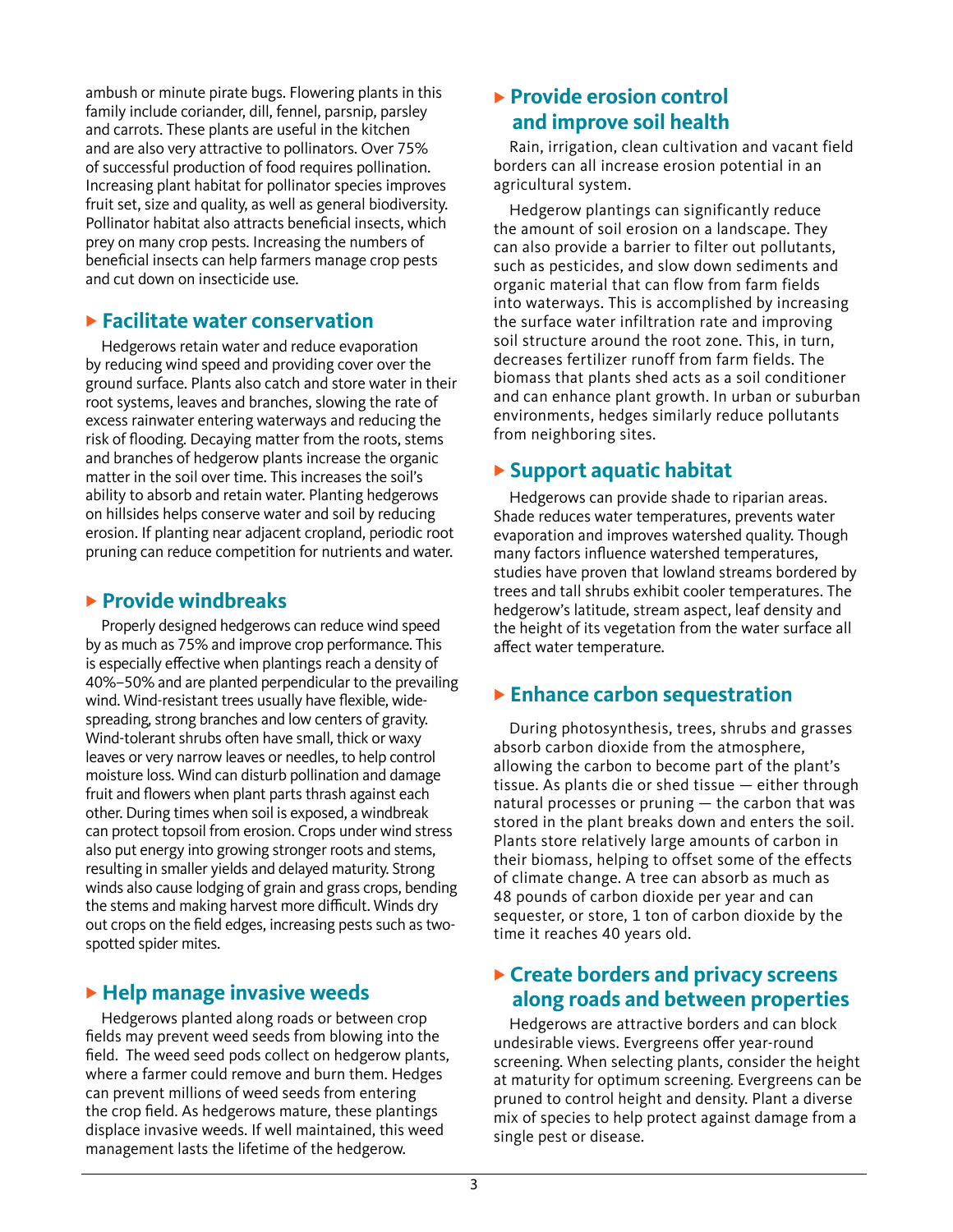#### **Reduce noise, dust, chemical drift and other types of pollution**

As hedgerows mature and become dense, they can create barriers to reduce noise, dust, chemical drift and other pollutants. Open canopy trees are effective barriers to dust and pesticides; air and particles slowly filter through them instead of depositing clouds of pollutants on the other side of the hedge.

Plant hedges as close as possible to any areas where pollutants are a concern. This can help alleviate neighborhood conflicts where agriculture intersects with urban areas.

Hedgerows can act to contain contaminants from urban or suburban environments and keep them from entering agricultural areas.

#### **Diversify farm income**

Trees, shrubs and herbaceous plants in a hedgerow can also serve as sources of income. Potential products include nuts, fruits, berries, leaves, flowers, seeds, bark and medicinal herbs. You can grow plants to be propagated as seeds, rootstock, cuttings and transplants. Other potential crops are nursery stock and floral materials, including ferns, broadleaf evergreens, flowers and willows grown for craft material and furniture. You can grow fruits, berries and nuts for food. Hedgerows can shelter bees and encourage a higher pollination rate. Consider planting trees for secondary wood products such as lumber, veneer, firewood, chips for bedding and mulch. Game birds such as quail, pheasant and sage grouse are attracted to hedgerows. Managed hunting can provide a potential source of food and off-season revenue for landowners.

#### **Generate year-round beauty**

Hedgerows in the landscape add continuous beauty. You can design a hedge for year-round interest, considering the color and texture of leaves and bark, bloom color and timing, and the general growth habit or form of plants.



Photo: Janet Donnelly, © Oregon State University Native red-flowering currant adds beauty to a hedgerow.



Graphic: Kerry Wixted with graphics from Tracey Saxby, IAN Image Library, courtesy of the Integration and Application Network, University of Maryland Center for Environmental Science

## Establishing and maintaining hedgerows

Whether in rural or urban settings, the principles of planning a hedgerow are the same: Evaluate the site, determine what you would like to accomplish with the plantings, match the right plant with the right place, and properly prepare the site.

## **Design**

There are many essential components to consider when designing a multifunctional hedgerow. The first step is to observe the site where the hedge is to be planted and take into consideration the ecological and environmental conditions listed below. These elements influence the design, plant selection, location and the size of the area to be planted. Although a single line of trees will provide some benefits, four or more rows of plants are optimal for windbreaks, water and soil conservation, wildlife habitat and general biodiversity. When it works for the situation, place plants tallest at maturity in the center row, with shorter ones interplanted between and along the edges. A diverse selection of plant sizes and characteristics is most beneficial. When possible, orient rows perpendicular to prevailing winds.

Hedgerows following land contours create meandering lines on the landscape, producing a natural appearance and larger buffer for wildlife habitat. If the goal is to attract pollinator species, reserve approximately one half-acre for every 40 acres planted in crops.

#### **Plant selection**

Plant a wide variety of multi-tiered plants for maximum habitat. Avoid varieties that are susceptible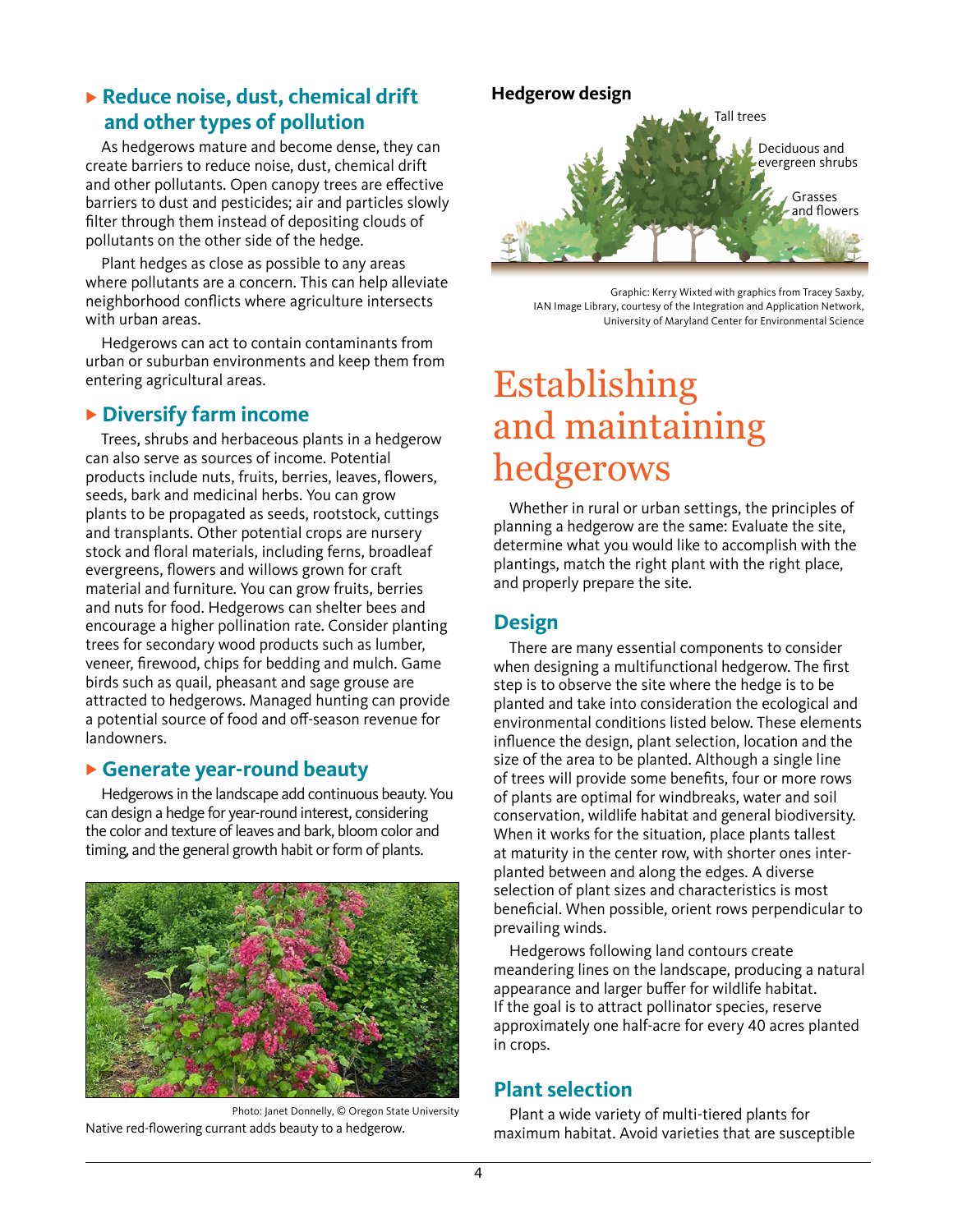to common pests and diseases and choose plants that are non-invasive. Some perennial species such as blackberry can provide excellent wildlife habitat and food crops but are highly invasive and require frequent maintenance. See the plant lists on page 7 for plantings suited to the Pacific Northwest.

When selecting plants, consider the conditions plants need to survive in specific habitats:

- **•** Range: place of origin (indigenous, native/ non-native).
- **•** Hardiness zones: frost dates.
- **•** Light requirements: sun or shade.
- **•** Size of plants at maturity, growth.
- **•** Soil type (pH, fertility, erosion concerns).
- **•** Drainage.
- **•** Water movement and moisture needs.
- **•** Planting time.
- **•** Bloom time: seasonal interest.
- **•** Day length.
- **•** Productivity.
- **•** Tolerance to heat, cold, salt, drought, pollution, wind and wild or domestic animals.
- **•** Evergreen or deciduous.
- **•** Plant structure: form or shape, texture, leaf and bark type.
- **•** Edible or poisonous: what parts.
- **•** Insect and disease resistance.
- **•** Plant size, costs and availability.
- **•** Maintenance needed.
- **•** Allellopathy: a chemical inhibitor of one plant to another which can impact germination or plant growth.

Ultimately, place plants together that have similar soil, water, sun and drainage needs.

General planting recommendations:

- **•** Plant trees and shrubs about 6 to 8 feet apart in rows 8 to 10 feet apart.
- **•** Plant one or two rows of tall trees flanked by a row or two of shrubs. A 20-foot wide hedgerow can have two rows of shrubs flanking a row of trees.
- **•** Hedgerows work best for wildlife when they are wider than 20 feet.
- **•** Depending on the site's prevailing winds, a winter windbreak could have at least two rows of evergreen trees and a row of deciduous trees or shrubs. A summer windbreak could have at least one row of tall deciduous trees and a row of deciduous shrubs.



Photo: Hannah O'Leary, © Oregon State University

Jason Lueker, a horticulture student, helps maintain the hedgerow at the Oak Creek Center for Urban Horticulture at Oregon State University in Corvallis.

- **•** Make sure the planting holes are deep and wide enough to accept and cover the roots of each plant. Be sure to water in each new planting.
- **•** In a small area, place a 3-inch layer of straw mulch or cardboard around each tree and shrub after planting to discourage weeds and encourage plant survival.

#### **Soil preparation**

Soil preparation is one of the keys to plant survival. On a smaller site, an easy way to establish planting areas in existing grass or pasture is to apply a thin layer of compost or manure, followed by several layers of cardboard, and mulch such as straw or leaves. Worms are attracted to the manure and will work over the winter to decompose grasses and fertilize the soil. However, this method may not be practical on a large scale. In this instance, prepare the area for planting by tilling the ground in spring and planting an early cover crop such as crimson clover, followed by buckwheat. In late summer, till or disc in the cover crop and replant an overwintering cover crop such as crimson clover, field peas or vetch. Cover crops improve soil fertility, reduce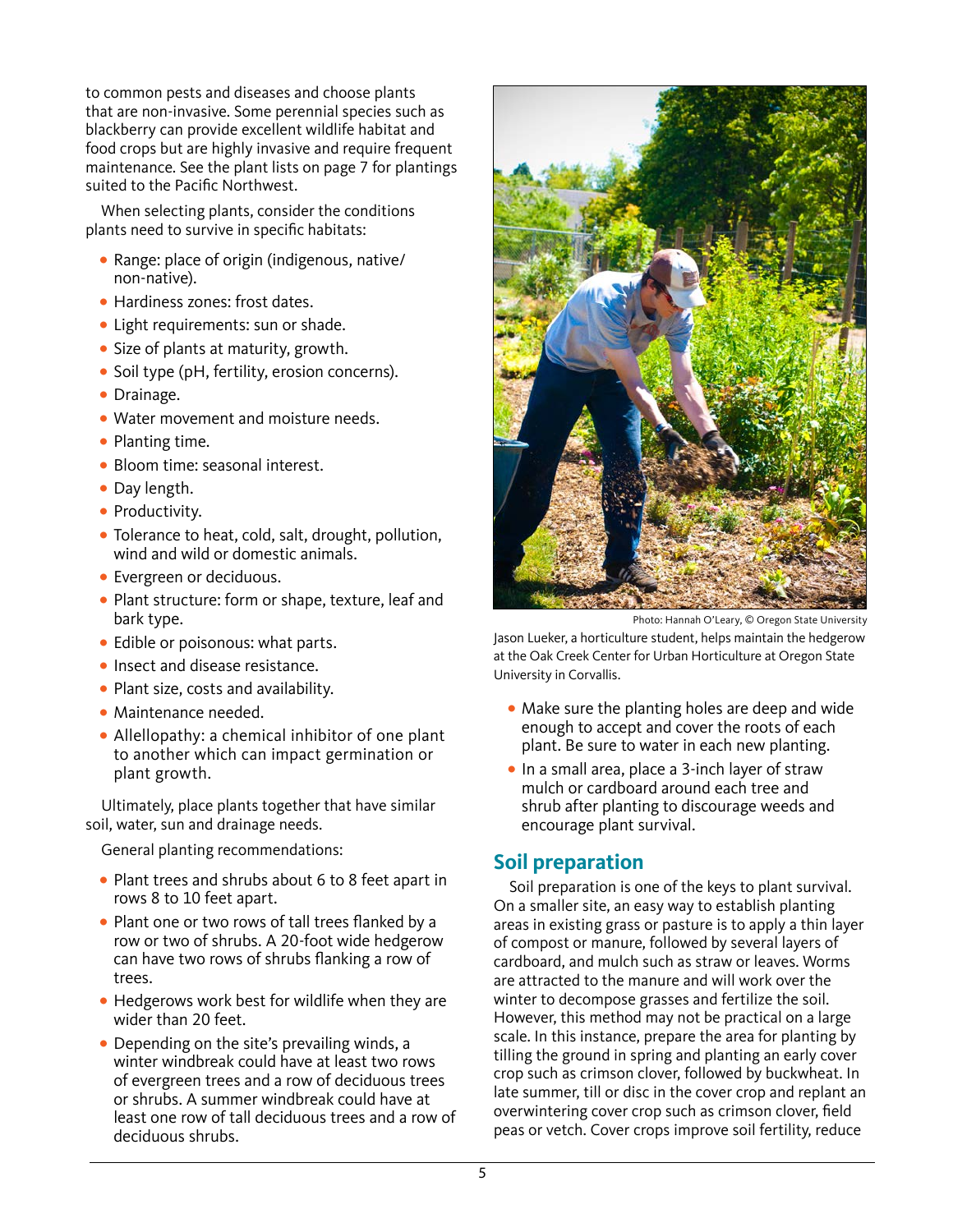weeds, stabilize the soil and attract beneficial insects. Till again the following spring and install the first set of plantings for the hedgerow.

Another option for sites with high weed pressure is solarization. Closely mow the ground and put down UV-stabilized anti-condensation greenhouse plastic in midsummer for several weeks to kill the weeds. After solarization, remove the plastic and follow with a fall planting.

## **Planting time**

In more temperate environments, fall planting allows roots to become established before foliage emerges and gives plants the benefit of winter rains. In extreme cold climates, early spring may be the ideal time for planting. At the time of planting, apply amendments such as compost or manure as a top dressing.

## **Irrigation**

To increase the success rate of your hedgerow planting, provide supplemental water for the first two or three years. Irrigate once a week during the heat of the summer during the first year. For the second year, water every two weeks. In the third year, irrigate once a month. Irrigation needs depend on the location and the plants selected. Be sure to water deeply to encourage deep root growth. Most hedgerow plantings may not survive if they do not get supplemental water in the first few years. Water can be supplied by swales, furrows, flood, drip irrigation or hand watering. If the hedgerow is next to cropland, overhead irrigation from the crop can be extended to water the hedge.

## **Keeping out weedy plants and destructive wildlife**

One of the biggest challenges in establishing a hedgerow is keeping unwanted plants from taking over the new plantings. There are a variety of techniques to inhibit these weedy plants. The simplest method is to leave alleys between plant rows for mowing, cultivation or mulching until plants are well established. Ideally, an area 6 to 8 feet wide around the hedgerow should be mowed, flailed or tilled for weed management, fire protection and rodent control. It is also important to mulch heavily with a minimum of 3 inches of leaves, straw, sawdust or cardboard around each plant. As plants mature, they will eventually shade out most annual weeds. This is the ideal time to infill with lowgrowing, shade-tolerant plants.

If needed, protect plants from beaver and nutria with hardware cloth, and use partially buried plastic-coated cardboard or tubing around tree trunks to protect from voles and mice. If applying pesticides, follow the label in order to protect riparian zones along rivers, creeks and ponds from contamination.



Photo: Hannah O'Leary, © Oregon State University Mulching in a hedgerow's early years controls weeds, which helps

Managing a hedgerow in the first few years is similar to managing a crop. Good weed management during establishment results in less labor to control weeds in seasons to come.

## **Cost of establishment**

the plants become established.

Planting hedgerows does not have to be expensive. Seedling plants are available at low cost, and you can propagate new plants from existing plantings. The larger the plant, the sooner it will reach maturity, which is especially important in creating a fast-growing privacy screen. This can be achieved by purchasing dormant bareroot plants and 1-gallon potted plants or larger. Remember, these larger plants will most likely require summer irrigation. Government programs are available to assist landowners with hedgerow development. Many counties have tax exemption programs for riparian lands, along with wildlife habitat conservation and management programs. See "Incentive programs to help with hedgerow establishment" and *Estimated Costs To Establish Pollinator Hedgerows,* in "Resources," pages 9–10.

#### **Conclusion**

A hedgerow is a long-term commitment. With proper planning and care, it will take approximately four to eight years to establish a hedgerow and 30 or more years for it to reach maturity. To encourage success, draft a plan with planting installments for each year, depending on your goals and budget.

Hedgerows in rural agricultural or urban settings provide many benefits that increase over time, including the opportunity for supplemental income. With benefits for wildlife, humans and the planet, hedgerows are a practice that has stood the test of time.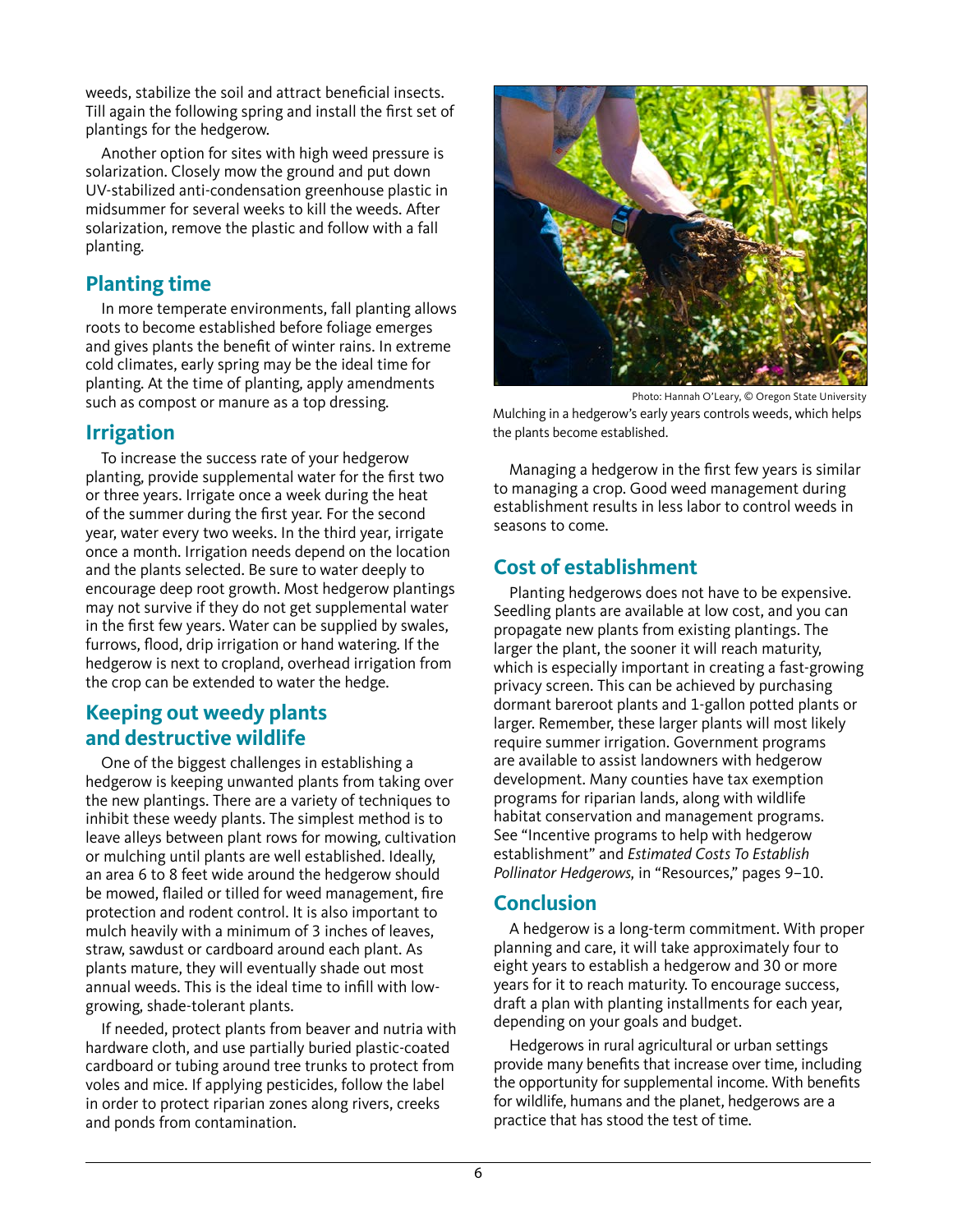# Hedgerow plants

Hedgerows can contain native and non-native plants, although plants should not be invasive. The following trees, shrubs, groundcovers and perennial plants are appropriate for hedgerows in the Pacific Northwest. Remember to consider proper site selection and plant requirements. Plants that tolerate wet soil are indicated by an asterisk (\*).

#### **Sun-tolerant plants 25+ feet tall**

*Abies grandis* Grand fir *Acer macrophyllum* Bigleaf maple Alnus rubra **Red** alder\* *Arbutus menziesii* Madrone *Asimina* Pawpaw *Calocedrus decurrens* Incense-cedar *Castanea* Chestnut *Chrysolepis chrysophylla* Golden chinkapin *Diospyros virginiana* Persimmon *Fraxinus latifolia* Oregon ash\* *Juglans regia* English walnut **Picea species** Spruce *Pinus ponderosa* Ponderosa pine *Populus trichocarpa* Black cottonwood *Prunus subcordata* Klamath plum\* *Pseudotsuga menziesii* Douglas-fir *Quercus garryana* Oregon white oak *Robinia pseudoacacia* Black locust *Thuja plicata* Western redcedar

#### **Sun-tolerant plants under 25 feet**

*Arbutus unedo* Strawberry tree *Aronia* Chokeberry Schubert *Baccharis pilularis* Coyote brush  *consanguinea Ceanothus velutinus* Tobacco brush **Cornus stolonifera** Red twig dogwood *Crataegus douglasii* Hawthorn **Diospyros kaki** Japanese persimmon *Diospyros virginiana* American persimmon **Elaeagnus multiflora** Goumi *Elaeagnus umbellata* Autumn olive **Ficus carica** Fig *Fuchsia magellanica* Hardy fuschia *Lonicera caerulea* Blue honeyberry *Lonicera involucrata* Twinberry *Malus fusca* West Coast crabapple *Malus* sp. **Apple** *Morus* Mulberry *Myrica pensylvanica* Bayberry *Oemleria cerasiformis* Osoberry *Philadelphus lewisii* Mock orange *Prunus avium* Cherry *Prunus domestica* Plum **Pyrus pyrifolia** Asian pear

*Ribes sanguineum* Red-flowering currant *Ribes divaricatum* Black gooseberry\* **Ribes nigrum** Black currant\* *Rosa nutkana* Nootka rose Salix fluviatilis Columbia River willow\* *Salix hookeriana* Hooker's willow\* *Sambucus cerulea* Blue elderberry\* *Spiraea douglasii* Western spiraea\* *Vaccinium corymbosum* Blueberry\* *Vaccinium ovatum* Evergreen huckleberry **Viburnum opulus** Highbush cranberry

#### **Groundcovers**

*Fragaria chiloensis* Strawberry *Gaultheria shallon* Salal *Mahonia nervosa* Oregon grape *Polystichum munitum* Sword fern *Vaccinium vitis idaea* Lingonberry

#### **Vines**

| Lonicera | Honeysuckle           |
|----------|-----------------------|
| Akebia   | Five-fingered akebia* |

## **Plants for pond edges**

*Typha latifolia* Cattail\* *Ledum glandulosum* Labrador tea\*

#### **Plants that tolerate shade**

- *Chrysolepis chrysophylla* Golden chinkapin *Corylus cornuta* Hazel\* **Physocarpus capitatus** Ninebark *Polystichum munitum* Sword fern *Sambucus racemosa* Red elderberry\* *Prunus virginiana* Chokecherry
- *Cornus nuttallii* Western flowering dogwood\*

## **Plants for partial shade to shade**

Acer circinatum Vine maple \* *Amelanchier alnifolia* Serviceberry *Berberis aquifolium* Oregon grape *Gaultheria shallon* Salal *Cornus stolonifera* Red-osier dogwood **Holodiscus discolor** Oceanspray *Lonicera involucrata* Twinberry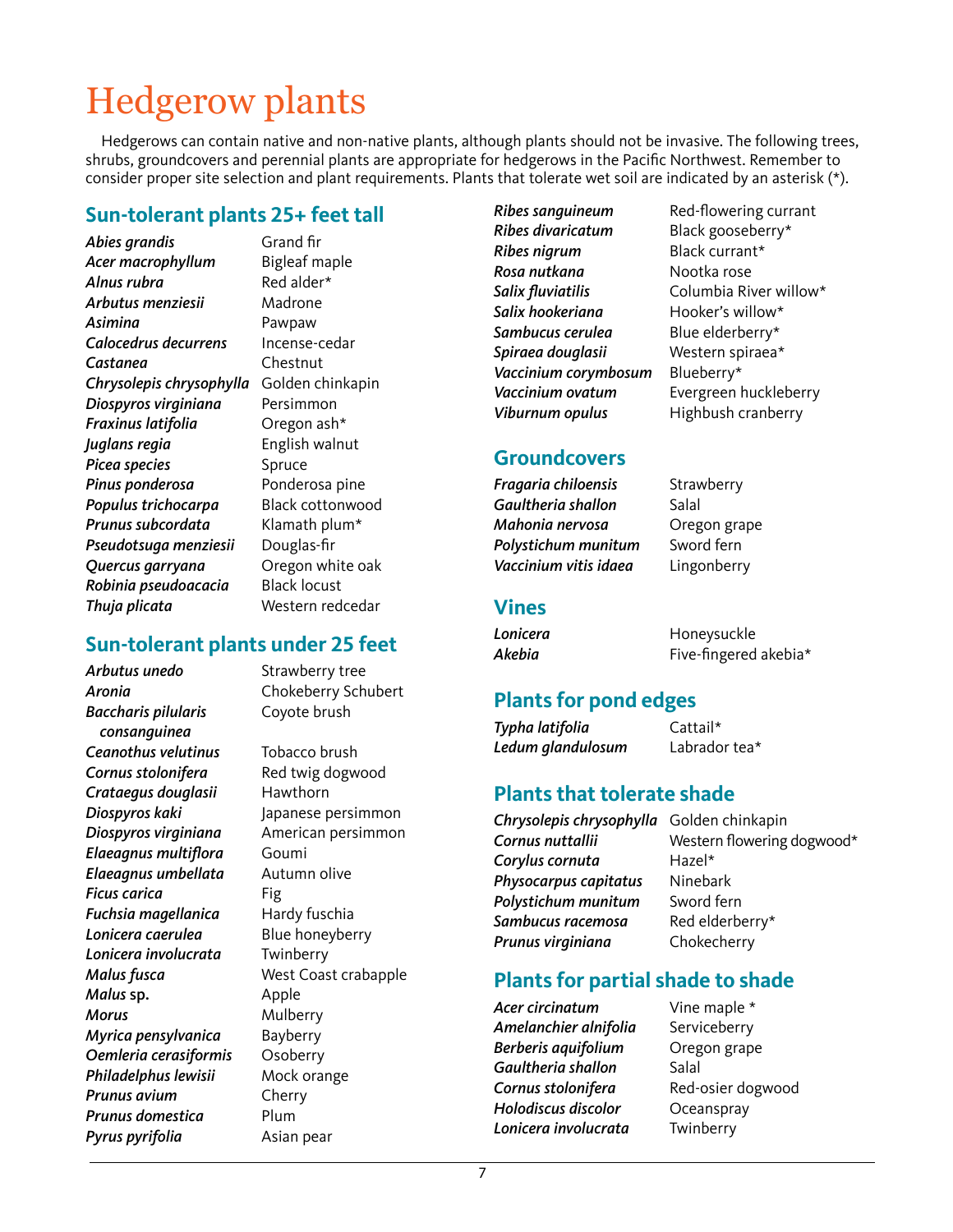*Oemleria cerasiformis* Indian plum *Philadelphus lewisii* Mock orange *Rhamnus purshiana* Cascara sagrada *Taxus brevifolia* Western yew\* *Vaccinium ovatum* Evergreen huckleberry

#### **Edge plantings**

*Achillea millefolium* Yarrow *Arctostaphylos uva-ursi* Kinnikinnick *Berberis nervosa* Cascade Oregon grape Calendula officinalis Calendula *Cichorium intybus* Chicory *Foeniculum vulgare* Fennel *Fragaria chiloensis* Wild strawberry *Gaultheria shallon* Salal *Lavandula angustifolia* English lavender *Medicago sativa* Alfalfa

#### **Nuts**

*Carya illinoinensis* Northern pecans *Carya ovata* Shagbark hickory *Castanea* Chestnuts *Ginkgo biloba* Gingko *Juglans ailantifolia* Heartnut *Juglans regia* English Walnut *Xanthoceras sorbifolium* Yellowhorn

#### **Plants for arid environments**

#### **Plantings around vineyards**

| Artemisia spp.                        | Sagebrush          |
|---------------------------------------|--------------------|
| Chrysothamnus, Ericameria Rabbitbrush |                    |
| Eriogonum compositum                  | Northern buckwheat |
| Eriogonum niveum                      | Snow buckwheat     |
| Eriogonum elatum                      | Tall buckwheat     |
| Clematis ligusticifolia               | Western clematis   |
| Eriophyllum lanatum                   | Oregon sunshine    |
| Crepis atribarba                      | Slender hawksbeard |
| Asclepias speciosa                    | Showy milkweed     |
| Achillea millefolium                  | Yarrow             |

Some flowering plants attract specific kinds of beneficials, for example, carnivorous flies (Oregon sunshine), predatory bugs (stinging nettle) and Anagrus wasps (sagebrush). Research shows trends of reduced pest abundance and increased beneficial insect diversity and abundance in vineyards with a diversity of native flowering plants compared to vineyards lacking native plants.

#### **Arid trees**

*Juniperus occidentalis* Western juniper *Larix occidentalis* Western larch **Picea pungens** Blue spruce

**Pinus flexilis** Limber pine **Pinus edulis** Pinyon pine **Pinus ponderosa** Ponderosa pine **Pinus nigra Austrian pine** *Populus trichocarpa* Black cottonwood

#### **Shrubs**

*Artemisia tridentata* Big sagebrush *Atriplex canescens* Four-wing saltbush *Cercocarpus montanus* Mountain mahogany *Chamaebatiaria* Desert sweet  *millefolium Ericameria nauseosa* Rubber rabbitbrush **Cornus stolonifera** Red-osier dogwood *Potentilla fruticosa* Shrubby cinquefoil *Prunus emarginata* Bitter cherry *Purshia tridentata* Antelope bitterbush *Rosa woodsii* Woods' rose **Shepherdia argentea** Silver buffaloberry *Shepherdia canadensis* Russet buffaloberry

#### **Herbaceous perennials**

*Antennaria species* Cat's ears *Anaphalis margaritacea* Pearly everlasting *Aster alpinus* Dwarf alpine aster *Aurinia saxatilis* Basket of gold *Delosperma species* Ice plant *Echinacea purpurea* Purple coneflower *Ericameria nauseosa* Rubber rabbitbrush *Erigeron annuus* Fleabane daisy *Eriogonum umbellatum* Sulfur buckwheat *Eriophyllum lanatum* Oregon sunshine Kniphofia uvaria Torch lily *Lavandula angustifolia* English lavender *Linum lewisii* Flax *Penstemon pinifolius* Pineleaf penstemon *Rudbeckia species* Black-eyed Susan **Salvia dorii** Purple sage *Sedum spurium and album* Stonecrops *Sphaeralcea munroana* Globemallow *Rosa woodsii* Woods' rose *Yucca glauca* **Narrow leaf yucca** 

#### **Groundcovers**

*Juniperus* Savin juniper *Arctostaphylos uva-ursi* Kinnikinnick **Sedu**m
Stonecrop **Sempervivum** Hens and chicks *Thymus pseudolanuginosus* Wooly thyme

*Mahonia repens* Creeping Oregon grape *Prunus virginiana* Chokecherry 'Schubert'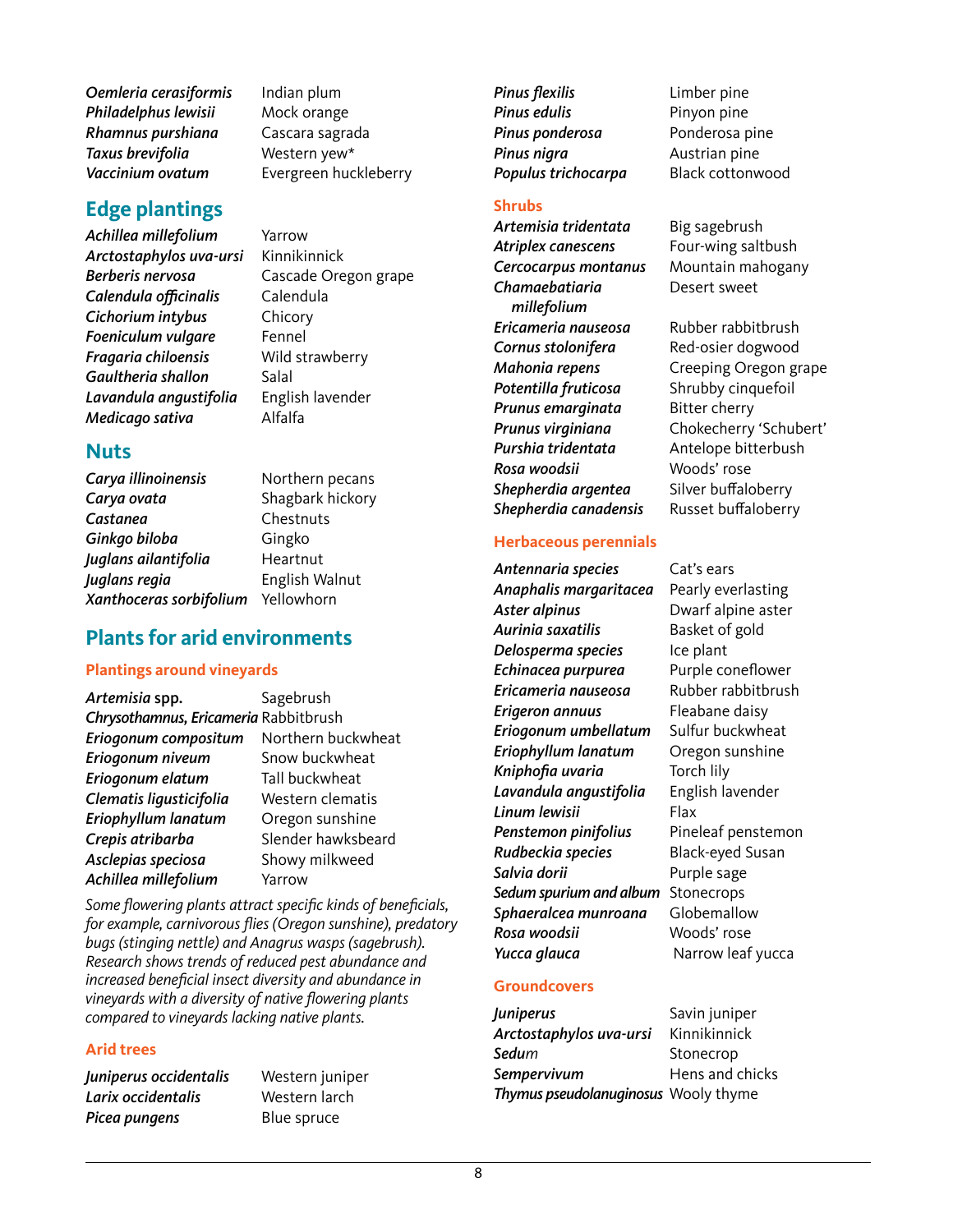

Photo: Janet Donnelly, © Oregon State University

A hedgerow at a Willamette Valley farm combines tall trees with shrubs and flowering plants.

## **Incentive programs to help with hedgerow establishment**

#### **Conservation Reserve Enhancement Program**

In exchange for removing environmentally sensitive land from production and establishing permanent resource-conserving plant species, farmers and ranchers are paid an annual rental rate along with other federal and state incentives. This program is administered through the USDA Farm Service Agency and local Soil and Water Conservation districts.

#### **Environmental Quality Incentives Program**

This program provides financial and technical assistance to agricultural producers in order to address natural resource concerns and deliver environmental benefits such as improved water and air quality, conserved ground and surface water, reduced soil erosion and sedimentation or improved or created wildlife habitat. The program is administered through the USDA Natural Resources Conservation Service via local field offices.

## Resources

## **Agencies**

- USDA Natural Resource Conservation Service EQUIP Program, [https://www.nrcs.usda.gov/wps/portal/nrcs/](https://www.nrcs.usda.gov/wps/portal/nrcs/main/national/programs/financial/eqip/) [main/national/programs/financial/eqip/](https://www.nrcs.usda.gov/wps/portal/nrcs/main/national/programs/financial/eqip/)
- USDA Farm Service Agency CREP Program, [https://](https://www.fsa.usda.gov/programs-and-services/conservation-programs/conservation-reserve-enhancement/index) [www.fsa.usda.gov/programs-and-services/conservation](https://www.fsa.usda.gov/programs-and-services/conservation-programs/conservation-reserve-enhancement/index)[programs/conservation-reserve-enhancement/index](https://www.fsa.usda.gov/programs-and-services/conservation-programs/conservation-reserve-enhancement/index)

#### Oregon Department of Fish and Wildlife

- **•** <https://myodfw.com/>
- **•** [https://www.dfw.state.or.us/conservationstrategy/](https://www.dfw.state.or.us/conservationstrategy/naturescaping/index.asp) [naturescaping/index.asp](https://www.dfw.state.or.us/conservationstrategy/naturescaping/index.asp)

## **Books and publications**

- Earnshaw, S. Community Alliance with Family Farmers. Hedgerows and Farmscaping for California Agriculture: A Resource Guide For Farmers. [https://](https://www.rcdmonterey.org/images/docs/publications/CAFF_Hedgerow_Manual_2018.pdf) [www.rcdmonterey.org/images/docs/publications/](https://www.rcdmonterey.org/images/docs/publications/CAFF_Hedgerow_Manual_2018.pdf) [CAFF\\_Hedgerow\\_Manual\\_2018.pdf](https://www.rcdmonterey.org/images/docs/publications/CAFF_Hedgerow_Manual_2018.pdf)
- Guard, J.B. Wetland Plants of Oregon and Washington. 2010. Lone Pine Publishing.
- Imhoff, D. and R. Carra. Farming With The Wild: Enhancing Biodiversity on Farms and Ranches. 2011. Sierra Club Books.
- Kruckenberg, A. Gardening With Natives of the Pacific Northwest. 1982. University of Washington Press.
- Lee-Mäder, E., J. Hopwood, M. Vaughan, S. Hoffman Black and L. Morandin. Farming with Native Beneficial Insects: Ecological Pest Control Solutions. 2014. Storey Publishing.
- Link, R. Landscaping for Wildlife in the Pacific Northwest. 1999. University of Washington Press,
- Mader, E., M. Shepherd, M. Vaughan, S. Black, G. LeBuhn, Attracting Native Pollinators. 2011. The Xerces Society for Invertebrate Conservation.
- Martin, A., H.S. Zim, A.L. Nelson. American Wildlife and Plants: A Guide To Wildlife Food Habits. 1951. Dover Publications.
- National Center for Appropriate Technology, Oregon Tilth and The Xerces Society for Invertebrate Conservation. Conservation Buffers in Organic System: Western States Implementation Guide. March 2014. [https://www.westernsare.org/content/](https://www.westernsare.org/content/download/74228/1251094/Conservation_Buffers_in_Organic_Systems-Oregon_Implementation_Guide.pdf?inlinedownload=1) [download/74228/1251094/Conservation\\_Buffers\\_](https://www.westernsare.org/content/download/74228/1251094/Conservation_Buffers_in_Organic_Systems-Oregon_Implementation_Guide.pdf?inlinedownload=1) [in\\_Organic\\_Systems-Oregon\\_Implementation\\_Guide.](https://www.westernsare.org/content/download/74228/1251094/Conservation_Buffers_in_Organic_Systems-Oregon_Implementation_Guide.pdf?inlinedownload=1) [pdf?inlinedownload=1](https://www.westernsare.org/content/download/74228/1251094/Conservation_Buffers_in_Organic_Systems-Oregon_Implementation_Guide.pdf?inlinedownload=1)